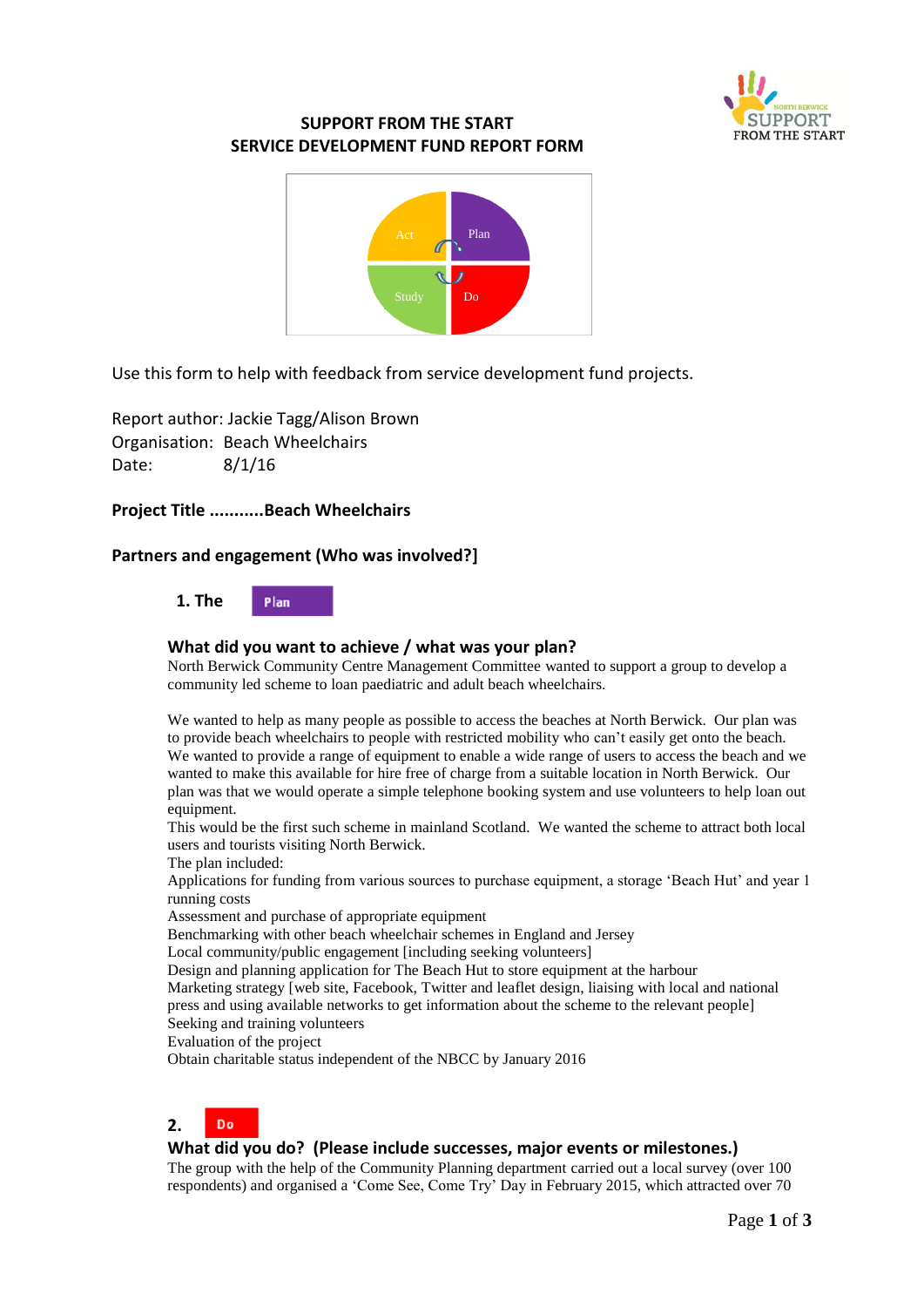people. Various beach wheelchairs were trialled and the users completed questionnaires in order for us to evaluate the best options.

The group prepared an operational plan including booking system, risk assessments to ensure health and safety. They organised a public awareness event to attract more volunteers and interest in the scheme. The 'Come and Try event' was very successful generating enthusiasm, drive and passion for the project (BBC Radio covered the event).

The project planned and delivered volunteer training to ensure protection of children and vulnerable adults, safe usage of the chairs, maintenance and storage.

Many local people offered their expertise, help and support including and architect to design and plan The Beach Hut, a web master and a logo designer. We worked closely with North Berwick Harbour Trust Association to identify a suitable site for the Beach Hut.

Major milestones included: procurement of funds, planning permission and subsequent building of The Beach Hut, delivery of the beach wheelchairs, various training events, the official opening by Ian Rankin on 18 July 2015 and our first hire of a beach wheelchair on  $1<sup>st</sup>$  July 2015.

The major successes is having over 40 hires in our first season. This isn't just 40 individual benefitting from the service rather it is 40 families and groups of friends that have gained from being on the beach together.

Our customers were predominantly from East Lothian and Edinburgh but we also had visitors from England and N.Ireland using the scheme.

The Beach Hut has now slightly moved location and is benefitting from the extra protection granted by the improved sea defences at North Berwick harbour allowing us to be able to offer an all year round service.

We have had much attention from the media and have had coverage in the local and national papers and on STV.

A ten minute DVD has been made which charts the progress of the project. Volunteers and customers alike talk of their positive experiences.

In December 2015 Beach Wheelchairs became an OSCR regulated charity.

We currently have over 700 followers on Facebook, increasing interest in this project and helping us to share some of our success stories.

We visited the Hub, the green Room nursey and the Kidzone playgroup at Sandesron's Wynd primary school and Salter's Gate school in Midlothian with the Hippocampe wheelchair. This allowed some of the children to try out the wheelchair and to engage parents with the project.

#### **3.**  Study

# **On reflection do you think you achieved what you had planned to do? Can you evidence what you achieved?**

We have achieved what we set out to do and actually rather quicker than initially planned. Our success is evidenced by our customer feedback questionnaires, comments on our buoy at the harbour and comments on our Facebook page.

Here are just a couple of those comments:

'Can't thank you guys enough for today! For the first time since her accident Sarah could go down to the beach with her husband, kids and dog and have an amazing time. She even dipped her toe in the sea!' Sarah (pictured right with her family) used the Nomad beach wheelchair.



'Having a ball using the hippocampe beach wheelchair. Exploring rock pools, running into the paddling pool and enjoying ice cream on the beach! All a first! A fab day welcomed by great volunteers'